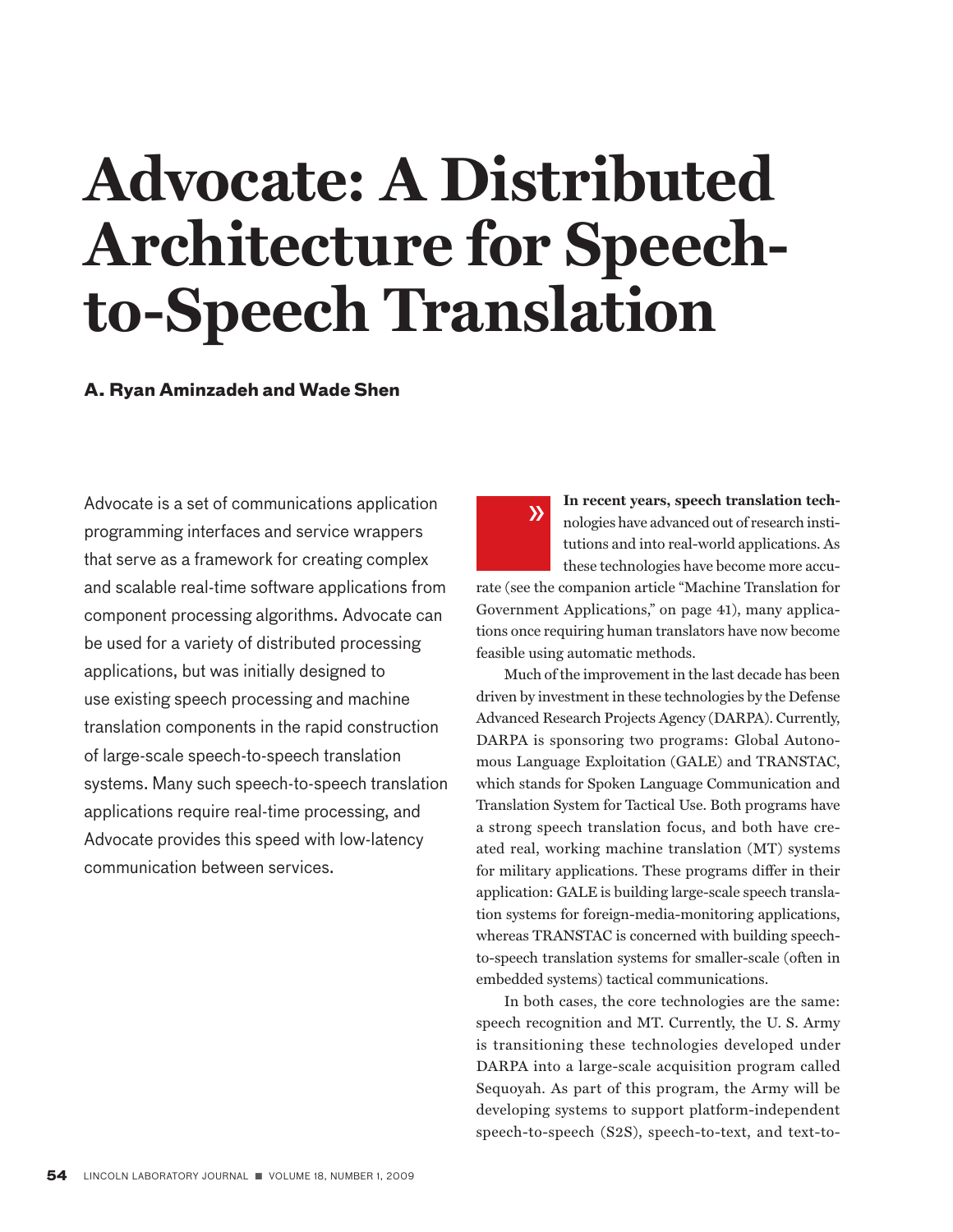text translation that use components supplied by algorithm vendors. Therefore, a framework is needed that allows integrators to combine best-of-breed speech and translation technologies for platforms ranging from a single handheld device to a large computer farm. As the program is far-reaching in its objectives and timeline, the applications that are currently envisioned are likely to change. This means that a framework for Sequoyah should be flexible enough to allow support for many different kinds of applications.

The framework developed here is called Advocate, a set of communications application program interfaces (APIs) and service wrappers that enable existing software components to be combined into a single application and run either on a local machine or across a distributed grid of computers. Advocate provides an infrastructure for system designers to combine different computationally intensive processing algorithms (for instance, speech recognition and MT) that can either run on a single processor or a distributed grid of computing resources using the same API. Component algorithms in the framework are wrapped to create services that can run persistently so as to avoid repeated startup.

Advocate uses existing standards to allow platformindependent communication and automatic resource management and discovery, making the resulting application easy to configure and use. Compute components in Advocate are wrapped to create services that can then run on a computer grid or as local libraries. Applications are constructed by defining data flow graphs (DFGs) of these services, called advocates. Advocates automate the passage of data between services and collect results.

Advocate was designed to support large-scale speech translation applications that combine speech recognition and MT technologies to process large volumes of speech data. In this article, we describe the design of Advocate, its performance characteristics, and its application in the context of a large-scale speech translation system.

## **Speech Translation**

The typical S2S translation system is a three-stage process. A speech recognition system produces a text transcript from an audio recording, and an MT system converts this text into corresponding text in a different language (e.g., French to English). Finally, a text-to-speech (TTS) synthesis system generates speech based on this translation.

# **Speech Recognition**

State-of-the-art automatic speech recognition (ASR) systems employ hidden Markov models (HMM) to recognize words from an acoustic signal [1]. HMMs are a method of statistical modeling for systems assumed to be Markov processes with unobservable state. An HMM can take a set of observations (the acoustic signal, in this case) and model the probabilities of observations given possible underlying unobservable states (the words uttered in the acoustic signal) and the probabilities of sequences of unobservable states. These models are developed using training data that provides the basis for developing the statistical distributions representing both the observation and transition probabilities.

The search for W\*, the translated word or message, (a process called decoding) is performed by taking an acoustic signal (a set of observations) and computing the most likely sequence of underlying words that would have generated the observed acoustic signal. This process combines the probability of a word generating an observation and the probability of a word following a particular sequence of words.

In general, ASR systems can be defined by the following equations:

$$
\mathbf{W}^* = \operatorname{argmax}_{\mathbf{W}} P(o | \mathbf{W}) P(\mathbf{W})
$$

and

$$
P(\mathbf{W}) \approx \prod_{i=1}^{N} P(w_i | w_{i-1}...w_{i-n-1}),
$$

where  $P(o|W)$  denotes a probabilistic function that models **W** to the acoustic observations *o* (typically called the acoustic model) and  $P(W)$  is the probability of generating the current word *w* given prior words (typically called the language model).

Large-scale ASR systems can make use of millions of parameters to model  $P(o|W)$  and  $P(W)$ . As a result, the search for **W\*** can take significant computer resources. Current systems, even heavily optimized, can use more than ten times the real-time computer resources during decoding when maximizing accuracy. Only smaller-scale ASR systems can run on very limited computer resources (e.g., cell phone processors such as the ARM7/9 series). Furthermore, these systems can have a significant startup time (i.e., in model loading and precomputation).

S2S applications can use both large- and smallscale ASR, depending on the target application. For the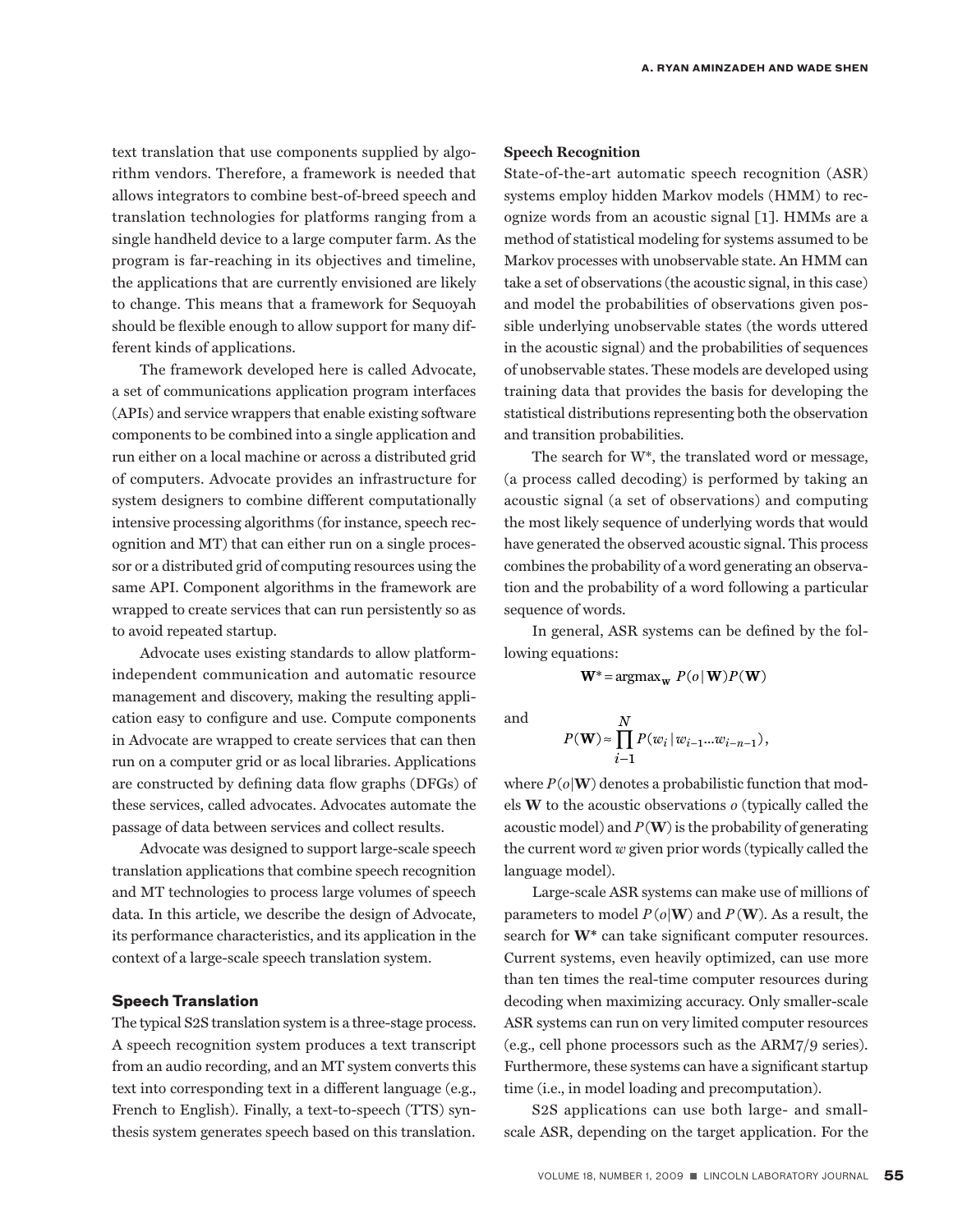experimental systems described in subsequent sections, we make use of an internally developed, large vocabulary system as well as several commercial off-the-shelf (COTS) systems. Lincoln Laboratory's Information Systems Technology Group has developed MT systems; in this work, we use them and a variety of COTS systems.

#### **Machine Translation**

Currently, the best MT systems use statistical models to learn translations of source words into target words. This process creates a large memorized table of translation pairs, called a phrase table, which maps words from the source language to the target language [2]. During translation, the best hypothesis **T\*** is defined by:

# $T^* = \argmax_{T} P(S | T) P(T)$ .

As with ASR, *P* (**T**) is a language model (typically modeled via n-grams—multiple words that "go together"), and *P*(**S**|**T**) is the phrase table (or translation model from language **S** to language **T**). The modeling and decoding processes for MT systems, aside from the nature of the data itself, are parallel processes of training and decoding an HMM. In large applications, the phrase table and language model can consist of hundreds of millions or even billions of entries. As a result, the search process used to decode the best translation for a given input sentence can be computationally expensive.

#### **Text-to-Speech Synthesis**

Speech synthesizers are used to convert text in the target language into a speech signal. Current systems use either models of speech like those used for ASR (i.e., HMM-based text-to-speech) or explicit waveform chunks from natural speech concatenated together to form the output signal (i.e., concatenative text-to-speech) [3]. In both cases, significant signal processing and search complexity make these systems computationally demanding (although generally less so than ASR or MT). For this work, we employ COTS systems.

All components of an S2S translation system are error prone. That said, different systems don't necessarily make the same errors. System combination attempts to exploit this variation in errors by combining outputs from multiple systems to create an improved hypothesis. In recent years, MT research has focused on ways to either select the most correct hypothesis from multiple systems or integrate hypotheses from multiple systems to create a more correct hypothesis than created by any individual system. Most combination methods rely on consensus between systems to decide correctness.

#### **Existing Frameworks**

A number of frameworks have been developed to address the need for building large-scale distributed applications, and S2S translation systems in particular. While these frameworks attempt to address some of the same challenges as Advocate, their focuses diverge from Advocate's in ways described later in this article. Some existing frameworks and their notable features are listed below.

**UIMA.** Originally developed by IBM, Unstructured Information Management Architecture (UIMA), now distributed open source by Apache, is a large-scale architecture designed for analysis and search [4]. Easily adaptable to speech translation applications, this architecture is designed to be extensible, yet because of its applicability to a wide array of applications, it requires a significant amount of overhead in terms of up-front programming to customize applications. This overhead is necessary to support any sort of information management. Of particular note is the fact that this framework, like the others to be described, operates in discrete units, producing one output for every input. This processing paradigm is not conducive to real-time processing/applications.

**Galaxy.** Developed by the Spoken Language Systems Group at MIT's Computer Science and Artificial Intelligence Laboratory, Galaxy is a hub-and-spoke style architecture designed specifically for speech applications [5]. Its central hub is programmable and defines the flow of data among servers running computationally expensive speech/language processing components. The central hub, meant to be a lightweight client, also keeps track of the conversation state and history in the speech application. This architecture requires that data be forwarded by the central hub, increasing the overhead associated with data transfer between servers and the hub, or the client, when operating in real time.

**OpenAgent.** OpenAgent, developed by SRI International, is a research framework that provides software services in a distributed environment [6]. In this framework, services (called agents) register with clients (called facilitators). Using registered agents, facilitators can process requests from users. The framework does not assume that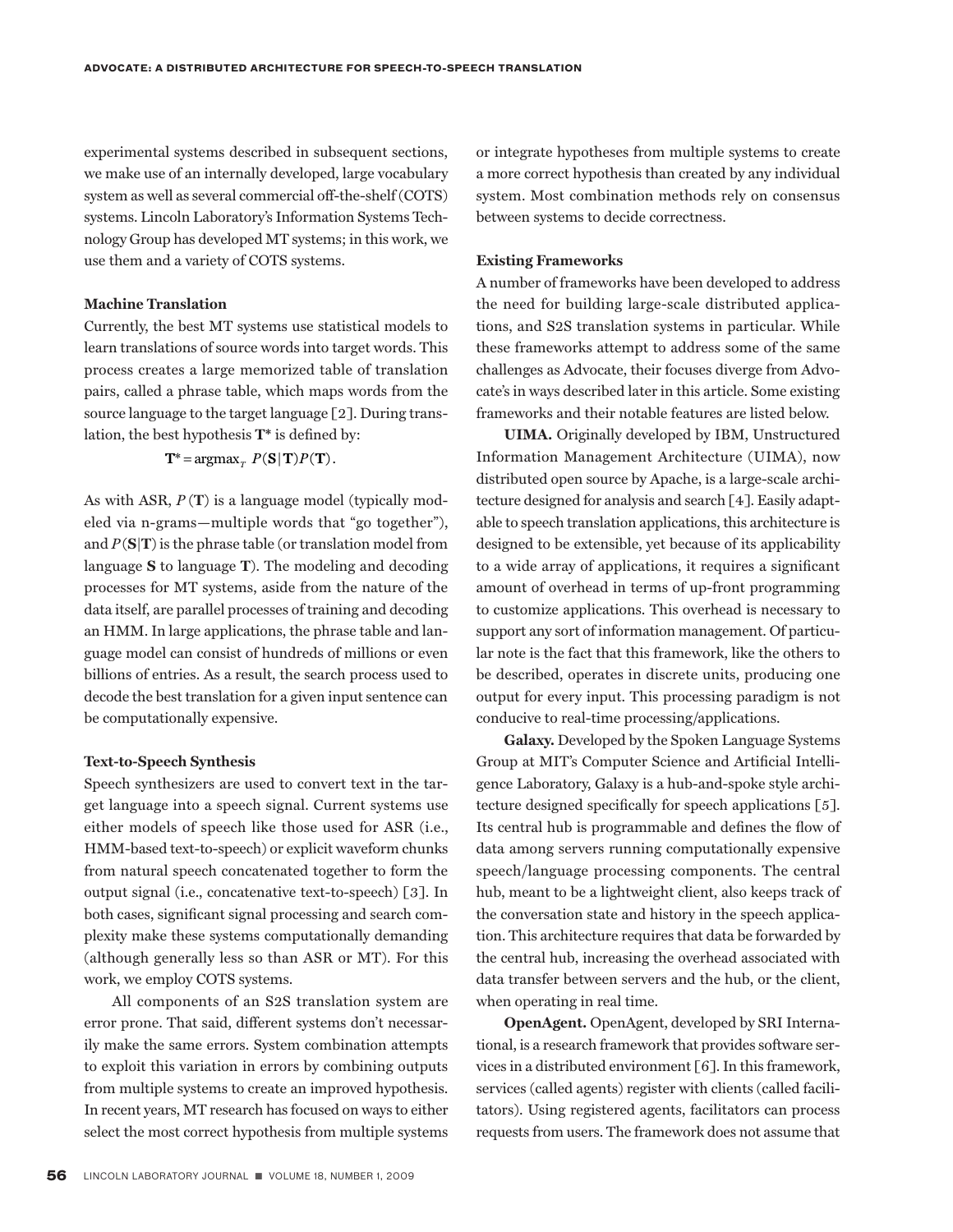agents will be constantly available (i.e., some may unregister, new agents may join at any time). Thus, facilitators dynamically recompute the set of needed services and the data flow needed to satisfy a user's request.

Unlike Advocate, the data flows between services are not statically defined. Instead a user requests defined "goals" that a facilitator can satisfy using existing agent resources. OpenAgent also differs in that services register with a predefined set of clients (instead of the dynamic service discovery used in Advocate). Resource management and load balancing are not explicitly implemented, though it might be possible to do these processes through extension to the existing framework.

**GATE.** GATE, or General Architecture for Text Engineering, an open-source infrastructure for humanlanguage technology, was developed at the University of Sheffield [7]. Services, called modules in the GATE architecture, are either wrapped natural-language processing (NLP) components or objects developed from scratch using the architecture's API. GATE is based completely on Java and focuses, much like UIMA, on annotationbased storage and passing of data, implying synchronous, one-in-one-out operation on discrete elements. As of version 2, GATE's processing resources are not distributed or parallel—all execution is done locally. This structure differs from Advocate's distributed, asynchronous, real-time processing structure. GATE also differs from Advocate in its constraints on input/output between modules, which include required byte offsets and adherence to a particular annotation model, as opposed to Advocate's formatagnostic data-passing paradigm.

**JAVA/RMI and Jini.** Unlike the frameworks listed above, Jini is a general-purpose architecture for distributed computation (i.e., not specifically developed for speech/ language applications) [8]. Originally developed by Sun Microsystems for use with Java [9], Jini is an architecture developed for building service-oriented applications in dynamic settings. Like Advocate, Jini supports service discovery and remote access to computer resources (via remote method invocation or RMI). Asynchronous communication can happen in this framework via events.

Jini differs with Advocate in several ways. The basic paradigm that Jini employs allows clients to both access services and act as services themselves for other clients. Furthermore, Jini is restricted in its communications protocols, employing RMI, which is strictly Java-based.

Advocate's employment of Extensible Markup Language-Remote Procedure Call (XML-RPC) for communications among services and clients allows it to span across more varied environments [10].

# **The Advocate Framework**

To restate, Advocate is a set of communications APIs and service wrappers that enable existing software components to be combined into a single application with minimal communications and processing overhead. Like the prior frameworks, Advocate was designed to combine existing speech processing components. In contrast to these systems, however, Advocate supports real-time streaming operation and an asynchronous processing model. It also allows for flexible data passing between different processing modules to support various applications; for example, both UIMA-style annotations and Galaxy-style constraint-based routing can be implemented by extending Advocate classes. Furthermore, Advocate is intended to be more portable, easier to use, and scalable to large, high-throughput applications.

The architecture consists of an Advocate client application described by a list of required services, which, in this case, are speech and language processing components, and the required flow of data between them. Services can be configured by the client to return both data and metadata to the client after each stage of processing.

Advocate can work with existing grid/cloud infrastructures, such as Sun Grid Engine or Hadoop. In the case of nonpersistent services (services that are constructed and torn down on a per request basis), scheduling can be done via grid services while interprocess communication is handled by Advocate. When services need to be persistent because of high startup costs, grid resources can be allocated at startup by Advocate.

#### **Dynamic Service Discovery**

Advocate provides automatic discovery and registration of its services. To this end, we use Bonjour, a public COTS implementation of the Internet Engineering Task Force Zero Configuration Networking (ZeroConf) group. Bonjour works much in the same way as the domain name service (DNS) once services are registered. Each client runs a special process called the multicast DNS responder that acts as a local registry of existing services. As each service starts, it registers with all available multi-DNS (mDNS)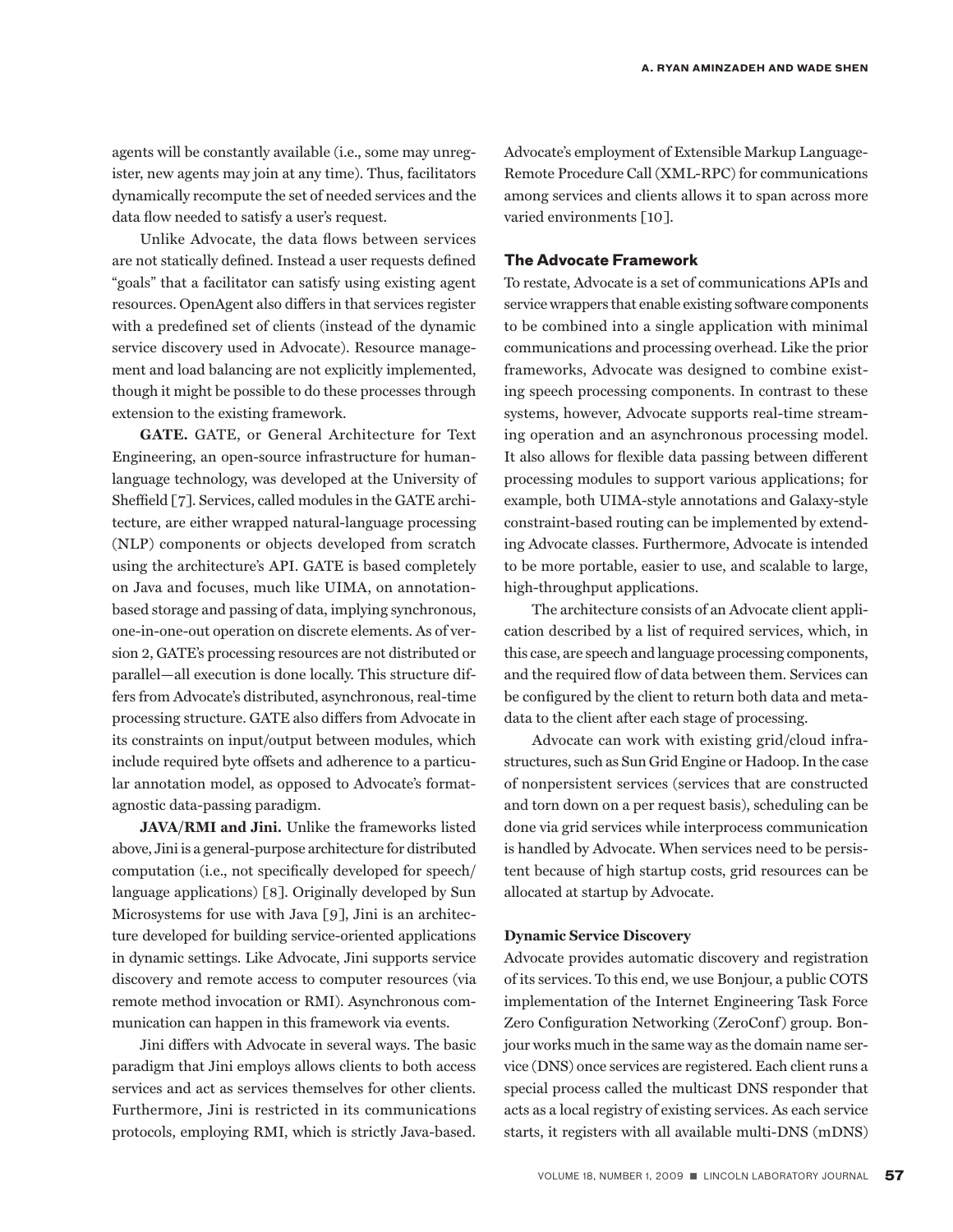responders via a user datagram protocol (UDP) multicast message that contains its Internet protocol address, port information, a service-type descriptor, and information regarding the server's current load (used by the client to select minimum latency services).

Clients continually browse the registry in their respective mDNS responders for new services that come online. As services join or leave, the registry is updated in real time, as shown in Figure 1. Multiple clients can be deployed at any one time, each with its own unique mDNS responder. Similarly, multiple instances of a given type of service can be running at the same time, each broadcasting its own unique address and/or port number to all the mDNS responders listening for UDP broadcasts. Since the purpose of this architecture is to construct distributed systems built from remote components, the service discovery protocol includes mechanisms for traversing network address translation devices, such as routers, that bridge different private networks. This capability allows for maximum flexibility.



**FIGURE 1.** Advocate services apply user data protocol broadcast messages to register their name/type, Internet protocol address, and port number with the multi-domain name server (mDNS) responder sitting on the Advocate client's machine.

# **Clients and Services**

In Advocate, clients define a data processing data flow graph (DFG) that consists of multiple services. DFGs can be arbitrarily directed acyclic graphs defining the data flow between services. Using a DFG, each advocate acts as a data processor employing services, ingesting data, and producing output results, along with any by-products that are requested.

Each instance of an Advocate client, shown in Figure 2, is a separate process that runs with a companion mDNS responder (handling the service registry as described above). At their core, Advocate clients implement an XML-RPC client with code to define how the client delegates tasks to services, as well as a ResultHandler with an XML-RPC server, which handles asynchronous responses from services once their processing has completed. This module also defines, in code, how processed results are handled. Clients can be easily customized by overriding these modules.

Services in Advocate are data processors. They receive requests from clients (either directly or indirectly forwarded through other services) and process data associated with them. Communications happen in a streaming fashion: (1) clients open streams to services, (2) clients write to that stream, and (3) clients close the stream. Results from services are produced asynchronously and returned to the client via RPC calls to the client's ResultHandler. A more detailed Advocate operation procedure follows:

1. Client opens stream to first service.

2. Client sends request to the first service, which writes data to the stream and specifies whether output/metadata ought to be returned to the client when the service produces a result.

3. Service processes data.

4. When a result is generated, the service contacts the client, returning output/metadata if they had been requested. The service then asks whether/where to forward data.

5. The client responds, telling the service whether to forward its data and, if so, the destination.

6. If service is told to forward data, it writes the data to the queue of the next service, opening that service as needed.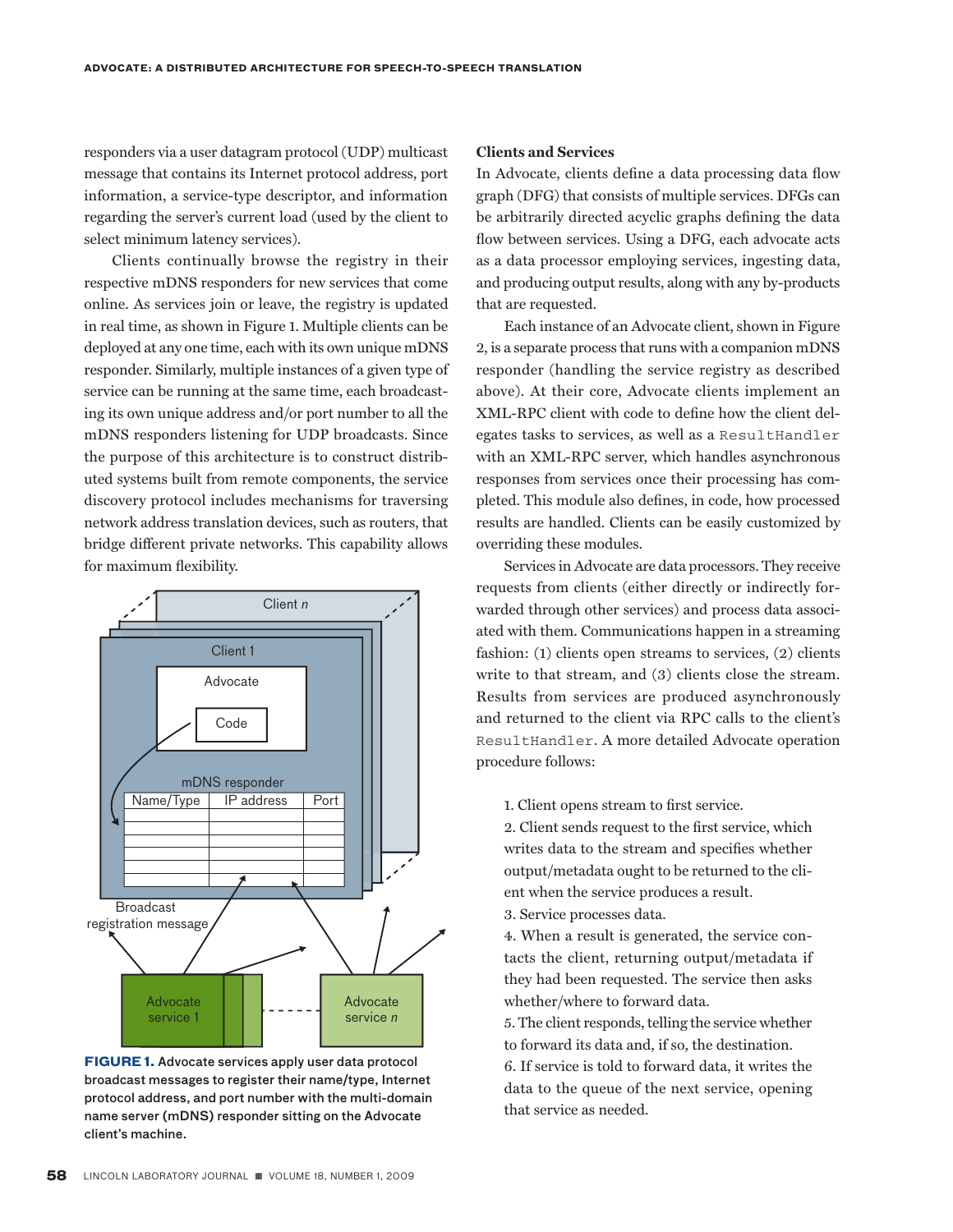

**FIGURE 2.** An active registry of available Advocate services is maintained throughout, with an XML-RPC client making requests to route data, an XML-RPC server receiving and handling data, and an mDNS responder running as separate processes.

Services can handle multiple streams from multiple clients simultaneously. Each stream is associated with a data queue and data processing thread. As data are written to this queue, algorithm code is invoked in the data processing thread. If results and/or metadata are generated, they are queued to corresponding output and metadata queues respectively. This queuing is shown graphically in Figure 3.

Unlike the hub-spoke model (as found in the Galaxy program, for instance), the client does not receive results produced by services unless they are needed. This feature minimizes communications overhead and client load. The overall communication pattern is shown in Figure 4 for a linear, three-service example.



**FIGURE 3.** An XML-RPC server receiving data and algorithm codes that can be run in multiple threads, each with its own data queue, allows multiple deployments of a service.

#### **Building Services**

Two distinct methods exist for creating Advocate services from compute algorithms:

1. Light service wrappers that run compute algorithms as separate processes. These are useful for rapid prototyping using preexisting binaries and in cases where the source code is not available. 2. Tightly-coupled, link-time library interfaces that call compute algorithms directly.

In both cases, the resulting service appears to have the same interface to clients, and both types of services are available to clients either locally or as distributed services.



**FIGURE 4.** Advocate client-to-service communications avoid data transport overhead by having data forwarded between services, allowing the client to act as a mediator, designating where the data should go. Data and metadata are only sent to the client when specifically requested.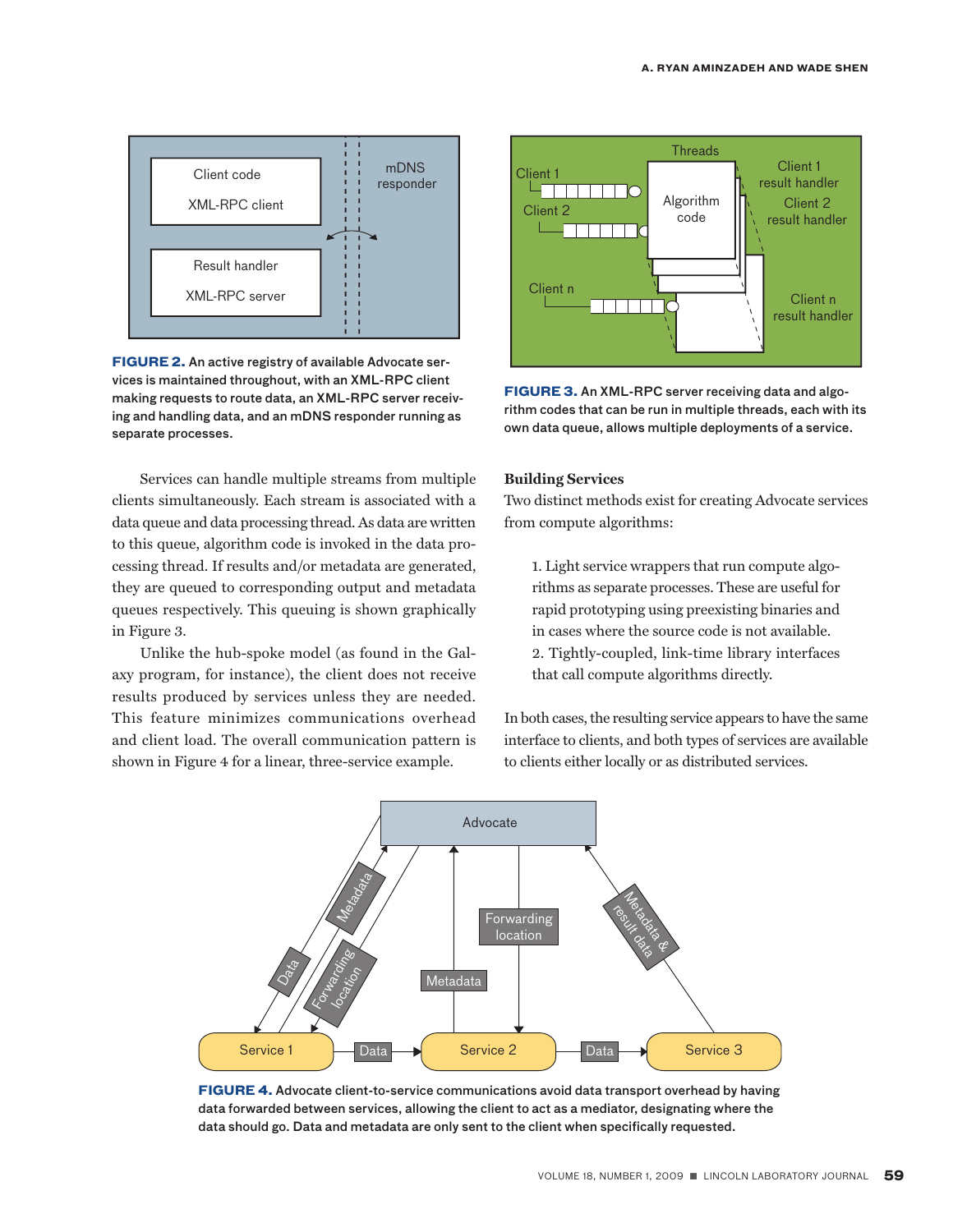```
/**
  * Service Wrapper for MIT/LL MT Service
  */
public class MTService extends AdvocateService {
   /**
    * Main Entry point for this service
    */
   public static void main(String [ ] arg ) throws Exception {
  MTService service = new MTService (Integer to Value(arg[0])) ;
   /**
    * The constructor for local interfacing
    */
   public MTService ( ) {
      super ( )
      // ... do service-specific init for local interfacing
   }
   /**
    * The constructor for service initialization
    */
   public MTService(int xmlrpcPort) throws Exception {
       super ("MTService", xmlrpcPort);
      // ... do service-specific init for RPC interfacing
   }
   /**
    * Thread to process requests (asynchronously)
    */
   private class MTRunServiceThread extends RunServiceThread {
       private MTRunServiceThread (AdvocateRequest request) {
       super(request);
       void runWrapper( ) {
          synchronized(inputLock) {
         byte [ ] inputContent = inputContentQueue.removeFirst( );
          // ... do processing here
          synchronized(outputLock) {
               outputContentQueue.add(output);
outputMetadataQueue.add(metadata);<br>} }
```
**FIGURE 5.** Advocate service wrappers are designed to require as little work as possible on the system designer's end. Mechanisms to customize service startup tasks, Remote Procedure Call (RPC) specifications, and component interfacing are built into the code.



**FIGURE 6.** XML-RPC allows data to be transferred via remote procedure calls using HTTP. This transfer of data over Transmission Control Protocol gives Advocate its distributed computing capabilities (figure adapted from [10]).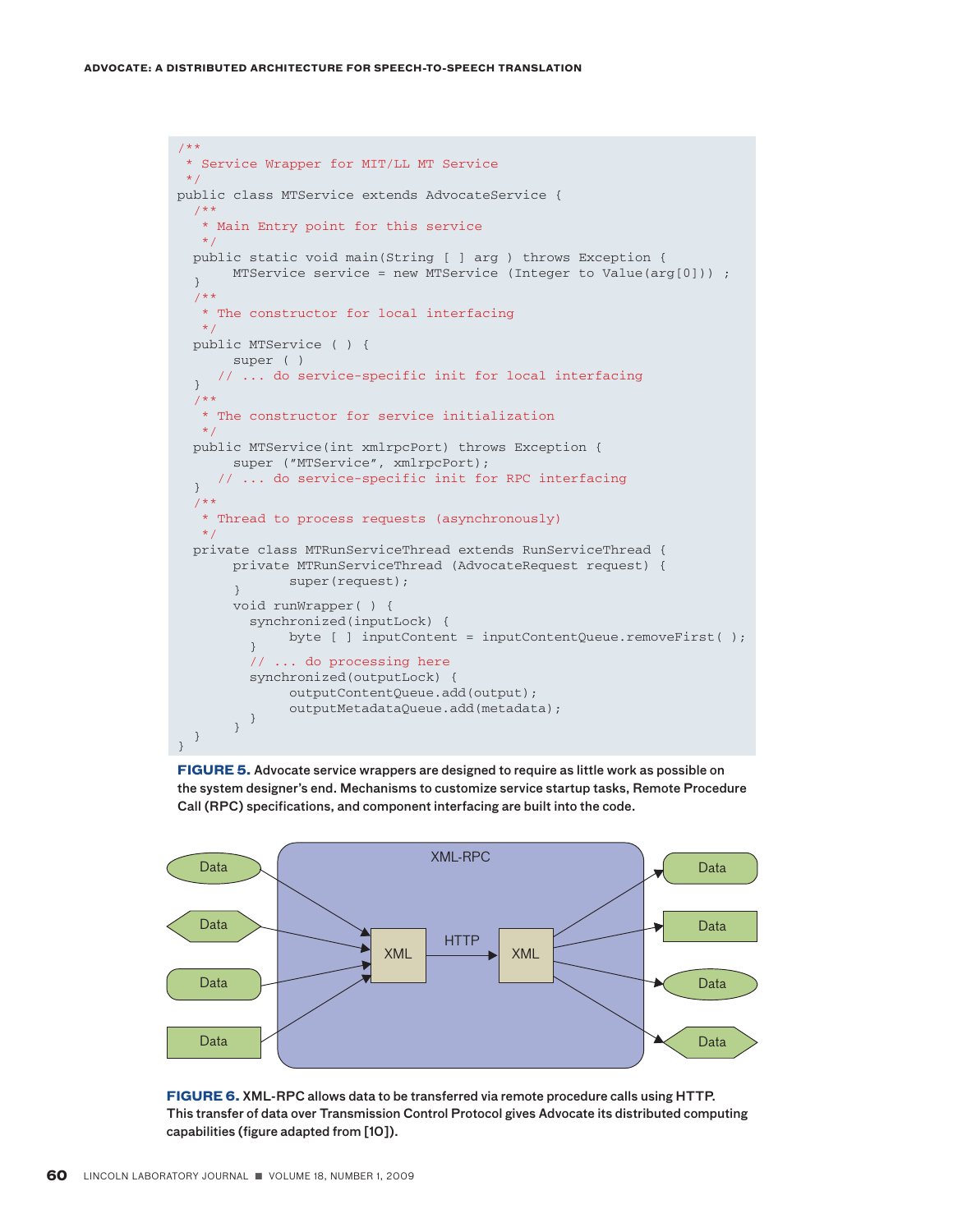

**FIGURE 7.** In the top example of Advocate applications, there is a linear pipeline for data flow, with each service operating serially on the previous service's results. Shown on the bottom is a corresponding nonlinear pipeline for data flow, where the machine translation (MT) combiner must wait for three MT services, processing in parallel, to complete their processing and forward their results. When there are multiple MTs, the parallel process is more efficient and faster.

Light service wrappers, written in Java, can be used to interface components that are set up and run via command line calls by encapsulating these commands in a structure compatible with Advocate's API. This process is relatively simple, and a template for building these types of services is shown in Figure 5.

Tightly coupled libraries can be used to directly make Advocate API calls from the source code of the component itself. This approach yields maximum flexibility and control over the interface between the component and its service functionality in the context of Advocate, but requires that the source code for the component itself be readily available.

#### **Platform-Independent Communications: XML-RPC**

Advocate is designed to be platform neutral with support for communications between clients and services of different architectures. To this end, we use a standard XML-RPC approach, shown in Figure 6, for all communications. XML-RPC uses the hypertext transfer protocol to transport transmission-control protocol messages with XML encoding between computers, allowing for remote procedure calls with complex data-structure transport. Services and clients within the Advocate framework act as XML-RPC servers and clients respectively.

#### **Data Flow Graphs**

An Advocate client defines a data flow graph that governs when and how data are passed between services for processing. This is a directed acyclic graph describing the dependencies between different services. Figure 7 shows examples of how services can be configured in Advocate clients. The upper pipeline is a simple S2S application. The lower figure shows a more complicated S2S application in which multiple MT systems are fused to produce a single output.

In the case of S2S translation, often the data flows are linear or near linear (e.g., speech recognition followed by MT). As this pipeline-like structure is quite common, the default implementation of the Advocate client supports a simple XML descriptor interface to describe these pipelines with optional fields where the user can specify which components return their output and any metadata back to the client. An example of this descriptor format is shown in Figure 8.

As previously stated, many existing S2S systems require more complex, nonlinear operational capabilities. Advocate allows the user to, with little effort, override the default linear data flow. In this case, clients, given an arbitrary data flow graph, must compute a topological sort to create a partial order of services, resulting in an ordered list containing sets of services that can be performed in parallel. Each set is then dispatched in order, and results are transmitted between services as defined by the data flow graph. Facilities for sorting, dispatching, and forwarding are built into the Advocate client library and can be customized by the application designer.

#### **Scheduling and Resource Contention**

By design, multiple instances of the same Advocate services can be running on a computer farm and accessible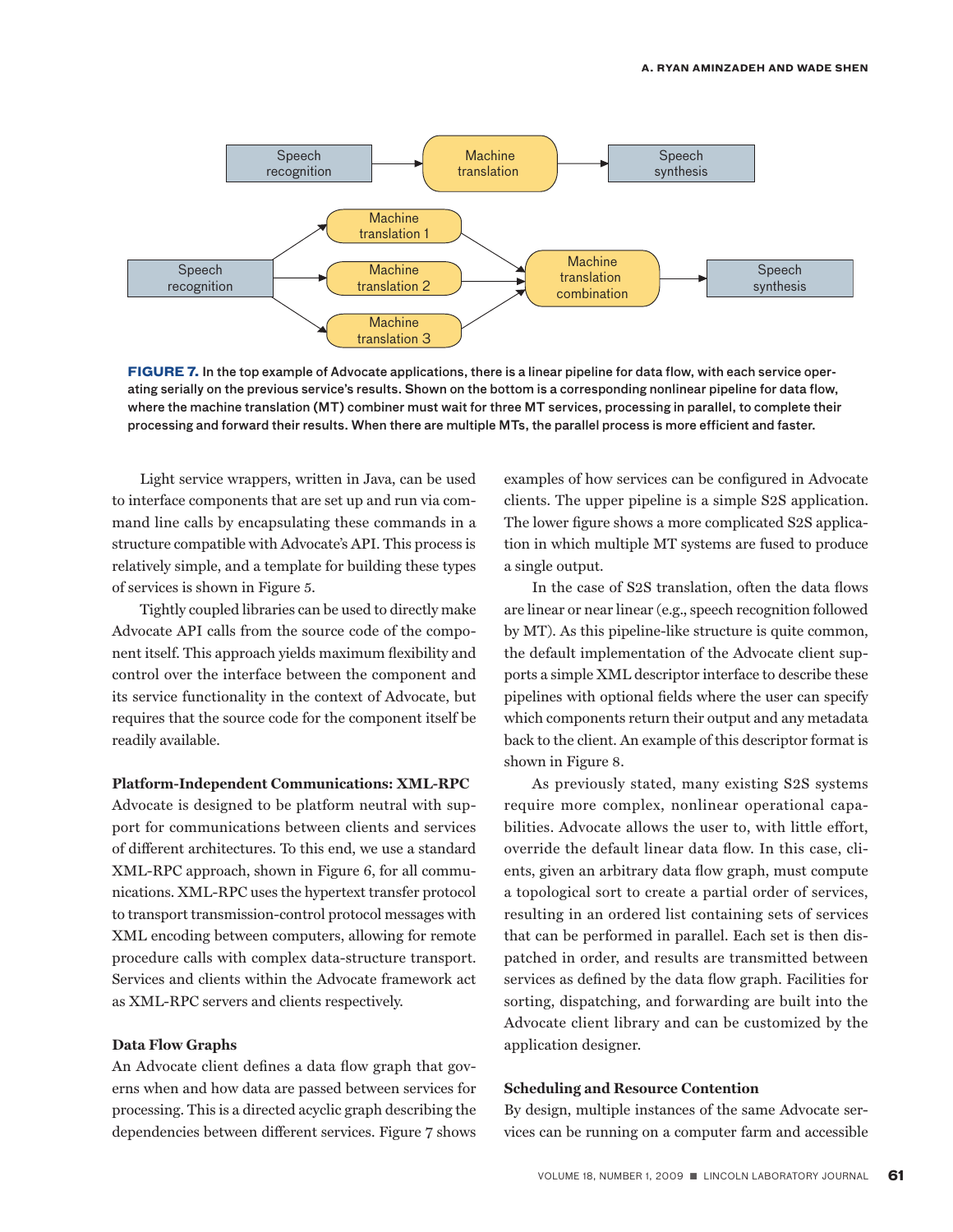#### **advocate: a distributed architecture for speech-to-speech translation**

| <advocate></advocate>                                                                                |
|------------------------------------------------------------------------------------------------------|
| <content_inputdata=" audio-in"_outputdata="/dev/audio-out" dev=""></content_inputdata=">             |
| <service destinationclass="SpeechRecognition" returncontent="false" returnmetadata="true"></service> |
|                                                                                                      |
| <service destinationclass="TextToSpeech" returncontent="true" returnmetadata="true"></service>       |
|                                                                                                      |

**FIGURE 8.** This example of an XML file for describing an Advocate application specifies services in the pipeline and optionally indicates points where metadata ought to be returned to the client. This is the default description mechanism for Advocate and applies to linear pipeline descriptions only.

to clients. During startup and while running, services periodically report their loading and status to clients. Clients use this information to determine which services will minimize latency and, by default, they select services using this criterion. Other, more fair, scheduling policies are easy to implement in Advocate as the default behavior can be overridden. Advocate services queue requests from multiple clients, and data processing threads associated with each client are scheduled, by default, on a first-comefirst-served basis. Again, this behavior is easily overridden when customizing Advocate services.

#### **Real-Time Streaming and Asynchronous Content**

Advocate is designed to support streaming, real-time operation. To this end, data are written to services by clients (and other services) as a stream, and services may produce results asynchronously (i.e., one input may produce zero or many outputs) as described earlier. This approach allows services to produce results as soon as the input has been written (modulo processing latency). As such, the framework does not introduce significant latency in the process.

Consider the example, shown in Figure 9, in which



**FIGURE 9.** An asynchronous speech recognition service can generate output without requiring complete processing of the input data. In this case, the highlighted (in gray) speech acts as a single input that generates multiple output words as soon as they are recognized, without waiting for the entire input audio segment to be processed. This configuration allows a single input to generate zero or many outputs.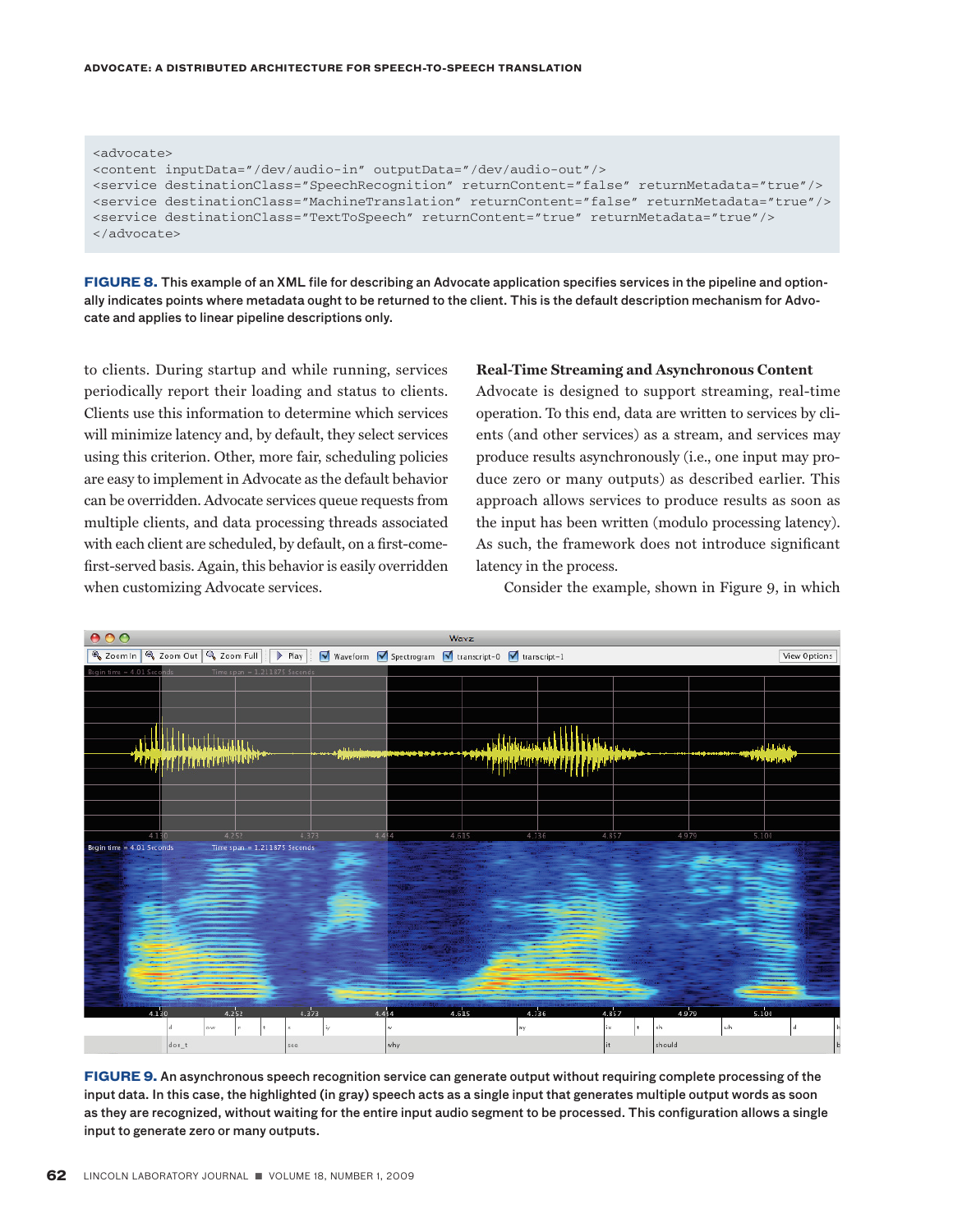a client has written the highlighted region of audio (360 ms) comprising the words *don't* and *see* to a speech recognition service. The recognition service can produce the word *don't* as soon as it's able to process the first 160 ms of speech. It will not need to wait until the entire buffer has been processed. In this mode, when a service generates results, it informs the client

| <b>Table 1: Advocate Overhead and Computational Latency</b> |                                   |                                    |                                       |  |
|-------------------------------------------------------------|-----------------------------------|------------------------------------|---------------------------------------|--|
| <b>AUDIO FILE</b><br><b>DURATION (S)</b>                    | <b>REAL</b><br><b>LATENCY (S)</b> | <b>IDEAL</b><br><b>LATENCY (S)</b> | <b>MARGINAL</b><br><b>LATENCY (S)</b> |  |
| $\overline{4}$                                              | 21.8                              | 21.4                               | 0.4                                   |  |
| 8                                                           | 25.8                              | 25.0                               | 0.8                                   |  |
| 12                                                          | 31.O                              | 29.8                               | 1.2                                   |  |
| 16                                                          | 36.5                              | 35.0                               | 1.5                                   |  |
| 20                                                          | 41.92                             | 40                                 | 1.92                                  |  |
|                                                             |                                   |                                    |                                       |  |

actively via an RPC callback mechanism (i.e., calling the client's ResultHandler) as soon as possible.

# **Speech-to-Speech Experiments with Advocate**

In order to evaluate the performance of the Advocate framework, we put together a demonstration Arabic-to-English speech translation system using both internally developed (Arabic speech recognition and MT) and COTS components (Festival English TTS).

Using this system, we measured the latency incurred by the Advocate framework when compared against the sum of processing latencies for each service's algorithm (i.e., the minimum achievable latency for this pipeline, given the algorithms used with zero-framework latency). We also measured the throughput limit of an Advocate system in terms of its ability to pass data through a data flow graph in which services are running on different computers.

#### **System Latency and Overhead**

In order to compute the latency introduced by the Advocate framework, we measured the latency for each of the algorithms in our linear data flow. The ideal latency of such a linear data flow is simply the sum of each component algorithm's processing latency. The difference between the ideal latency and the real latency of a system is the marginal latency. We measured the real latency for five audio files of varying size, since we expected that the marginal latency—the overhead associated with Advocate—should increase with file size. The reason for this expectation is that as file size increases, so does the time required for encoding and decoding XML data transfers from the XML-RPC communications protocol, file-system input



**FIGURE 10.** The marginal latency associated with Advocate processes is a linear function of the audio file duration. The overhead is approximately 10% of the file size.

and output, and data transmissions across a network.

As we can see in Table 1 and Figure 10, the marginal latency of the Advocate architecture increases linearly with the file size being processed. The marginal latency is a small percentage of the overall processing time when you consider the data sizes being processed. In the real case of a distributed environment with services on different processors, the marginal latency is only about 10% of real-time audio duration. This latency can be further optimized in future versions via compression methods, particularly in the XML encoding schemes used to transmit data among distributed services.

#### **System Throughput**

We measured the ability of the Advocate framework to process data in a pipeline fashion under real-world network conditions. The throughput of the system can then be measured by the number of requests the framework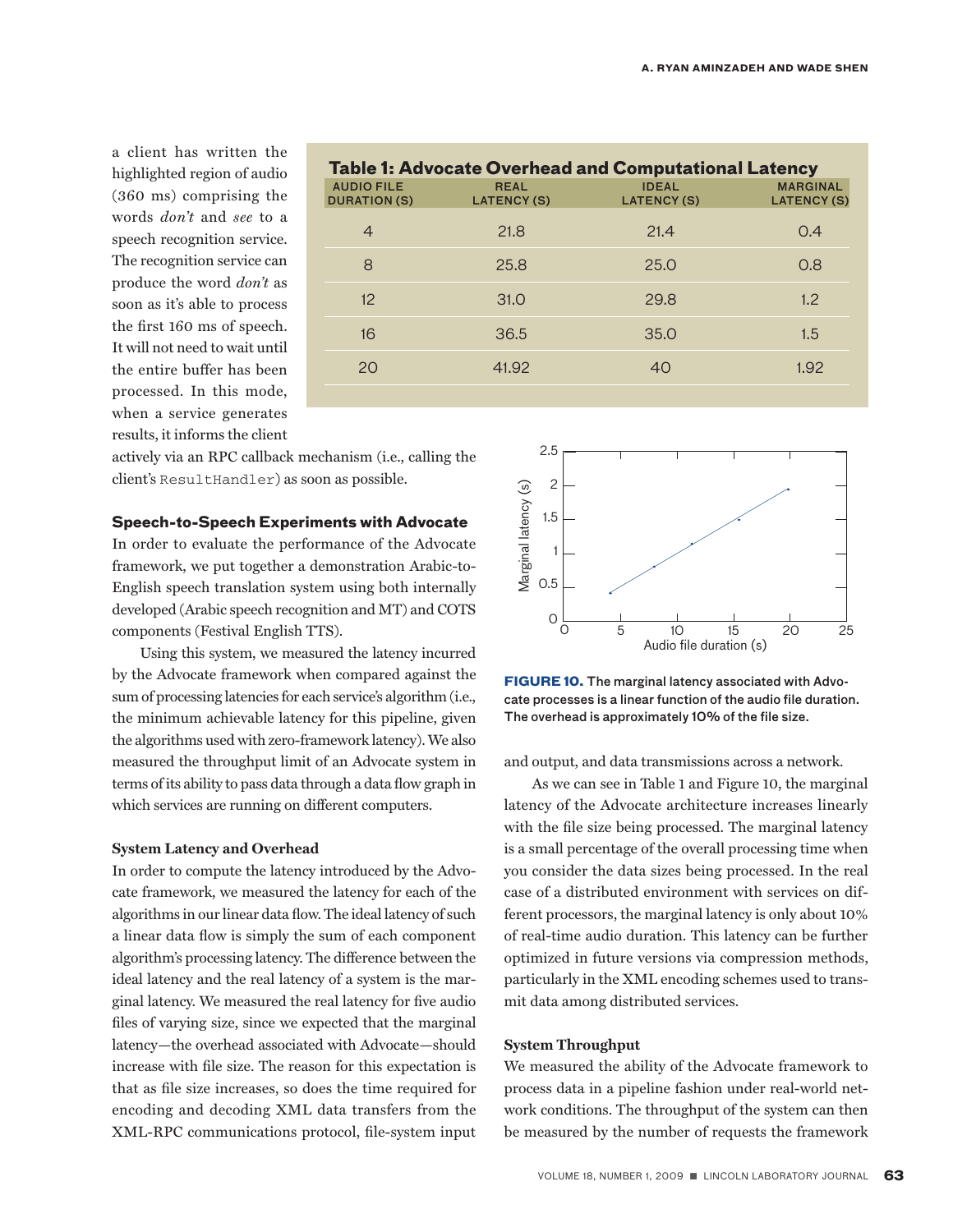can process in a fixed amount of time.

First, we measured Advocate's throughput under idealized conditions by setting up a series of three dummy services (without algorithm processing) that simply transfer input data to the next service in a linear data flow graph after holding the data for a fixed period of 5 seconds each. Five seconds was chosen because it is longer than the delay incurred by the network in transferring the data, and so the latency of the system is guaranteed to be service-process-time bound. Each of the three services ran on separate but identical

processor within the same subnet as the Advocate client. Multiple Advocate clients were then configured to send eighty identical requests (audio files of a given size) to the pipeline. The average number of requests processed per minute is then recorded as the throughput.

Under the idealized conditions, we expect that the only delay incurred will be the fixed 5-second delay of the first service, and therefore we would expect a constant throughput of twelve requests per minute. This is because, under these conditions, data of the same size passing among identical services require the same amount of time for processing at each stage; there are no bottlenecks due to data transfers.

However, because of data passing delays across a network, the actual throughput under these conditions will vary with data size. Table 2 shows the results of these experiments and the effects of varying data size on throughput in the idealized case.

Next, we measured Advocate's throughput under the more realistic conditions of our Arabic S2S demonstration

system described earlier. Once again, the data size was varied and eighty identical requests were processed, with multiple clients making requests. However, in this case the services are not idealized; therefore, rather than a fixed delay of 5 seconds, the processing delay, and by extension the system's expected throughput, becomes a function of the data size as well. To compute the expected throughput, we averaged the processing time of each component over the eighty trials for a given file size and located the process with the longest delay. This weakest link in the list of services

| <b>Table 2: Idealized Throughput Rates</b>  |                                                           |                                                         |  |
|---------------------------------------------|-----------------------------------------------------------|---------------------------------------------------------|--|
| <b>AUDIO FILE</b><br><b>DURATION</b><br>(S) | <b>EXPECTED</b><br><b>THROUGHPUT</b><br>(REQUESTS/MINUTE) | <b>ACTUAL</b><br><b>THROUGHPUT</b><br>(REQUESTS/MINUTE) |  |
| 4                                           | 12.0                                                      | 11.0                                                    |  |
| 8                                           | 12.0                                                      | 10.67                                                   |  |
| 12                                          | 12.0                                                      | 10.5                                                    |  |
| 16                                          | 12.0                                                      | 10.0                                                    |  |
| 20                                          | 12.0                                                      | 9.75                                                    |  |
|                                             |                                                           |                                                         |  |

(in this system's case, this was always the ASR) was used as the initial delay in computing how many requests could theoretically be processed per minute. The results of the experiments are shown in Table 3.

As we can see, in both the idealized and actual cases, throughput of the system decreases with the file size and falls short of the expected throughput, given the known latencies of the services for that size of data, whether it be dependent or not. This result indicates that throughput is lowered because of delays incurred during transmission of data between services across a network, and these delays increase when larger amounts of data are being transferred. Performance, however, is fairly close to ideal. What these results show us is that the costs incurred by Advocate are minimal when the processing time of the services is longer relative to the amount of data that need to be transferred. On the other hand, using Advocate in a setting with large amounts of data and very fast services is less than optimal because of the relatively high overhead of data transfer compared to very short service processing times.

# **Table 3: Realistic Throughput Rates** audio file expected Actual **THROUGHPUT** (s) (requests/minute) (requests/minute) 4 3.22 3.17 8 2.46 2.40 12 1.99 1.95 16 1.62 1.59

20 1.38 1.37